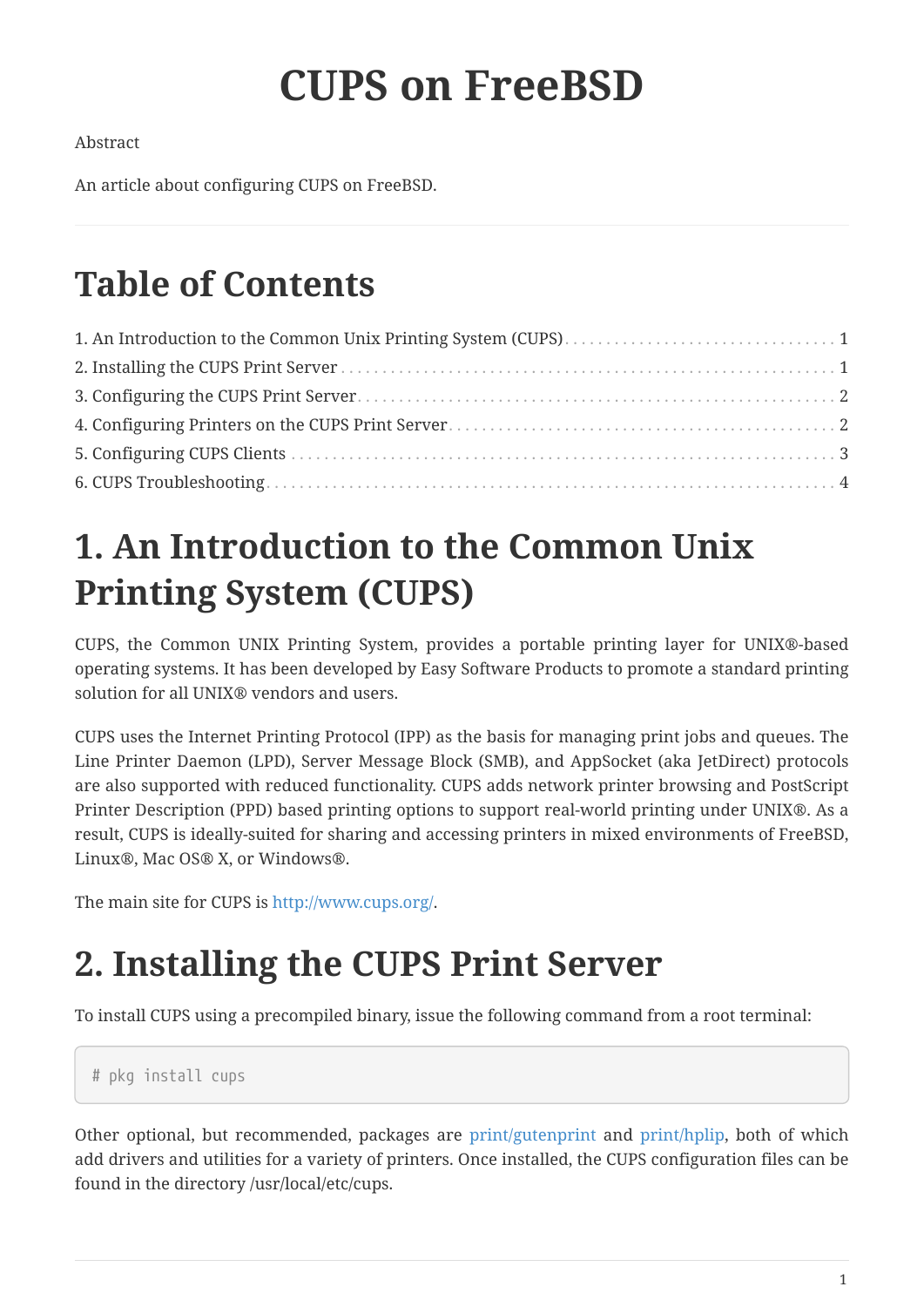### <span id="page-1-0"></span>**3. Configuring the CUPS Print Server**

After installation, a few files must be edited in order to configure the CUPS server. First, create or modify, as the case may be, the file /etc/devfs.rules and add the following information to set the proper permissions on all potential printer devices and to associate printers with the cups user group:

[system=10] add path 'unlpt\*' mode 0660 group cups add path 'ulpt\*' mode 0660 group cups add path 'lpt\*' mode 0660 group cups add path 'usb/X.Y.Z' mode 0660 group cups



Note that *X*, *Y*, and *Z* should be replaced with the target USB device listed in the /dev/usb directory that corresponds to the printer. To find the correct device, examine the output of  $d$ mesg $(8)$ , where ugenX.Y lists the printer device, which is a symbolic link to a USB device in /dev/usb.

Next, add two lines to /etc/rc.conf as follows:

cupsd\_enable="YES" devfs\_system\_ruleset="system"

These two entries will start the CUPS print server on boot and invoke the local devfs rule created above, respectively.

In order to enable CUPS printing under certain Microsoft® Windows® clients, the line below should be uncommented in /usr/local/etc/cups/mime.types and /usr/local/etc/cups/mime.convs:

application/octet-stream

Once these changes have been made, the [devfs\(8\)](https://www.freebsd.org/cgi/man.cgi?query=devfs&sektion=8&format=html) and CUPS systems must both be restarted, either by rebooting the computer or issuing the following two commands in a root terminal:

```
# /etc/rc.d/devfs restart
```
# /usr/local/etc/rc.d/cupsd restart

#### <span id="page-1-1"></span>**4. Configuring Printers on the CUPS Print Server**

After the CUPS system has been installed and configured, the administrator can begin configuring the local printers attached to the CUPS print server. This part of the process is very similar, if not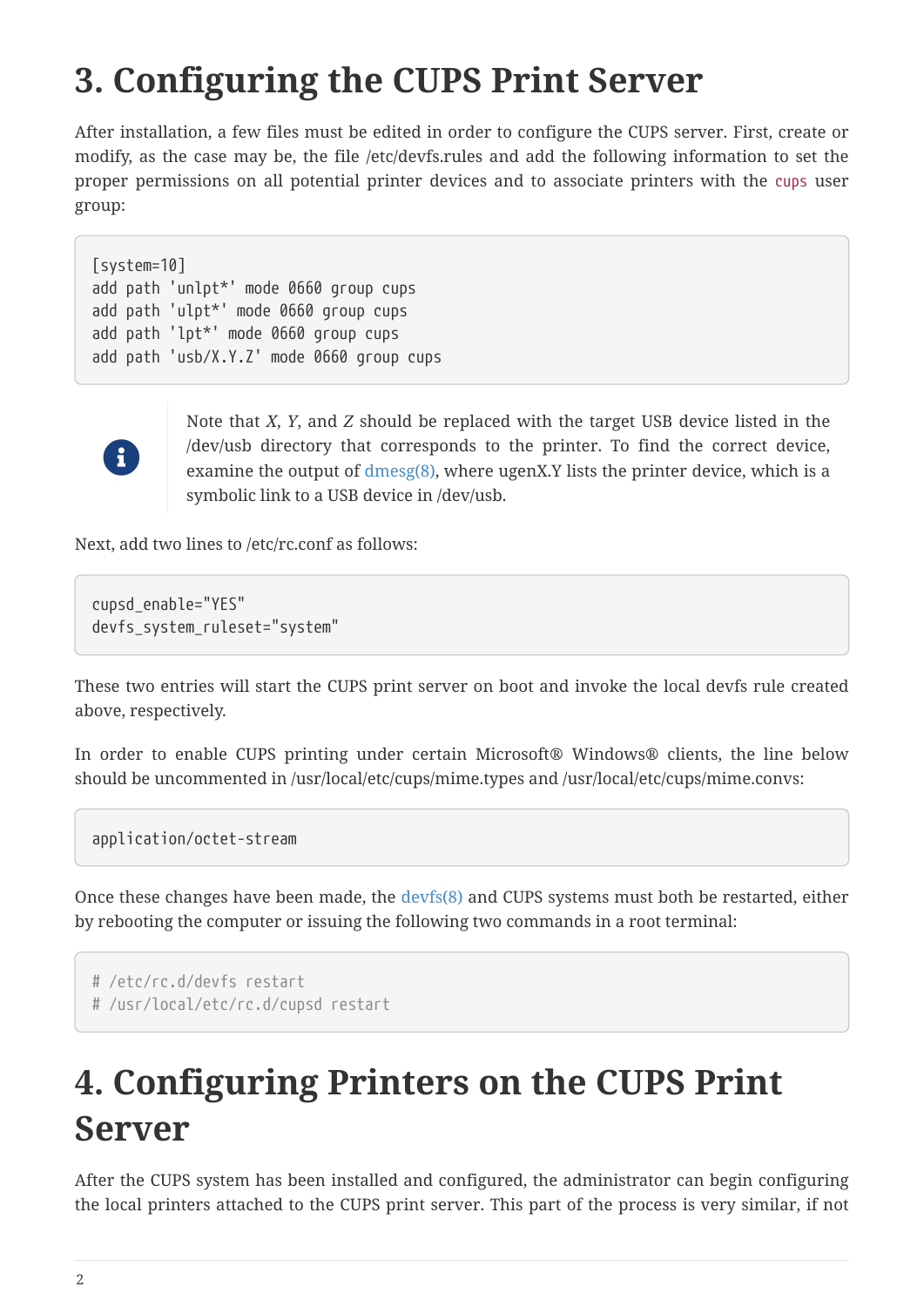identical, to configuring CUPS printers on other UNIX®-based operating systems, such as a Linux® distribution.

The primary means for managing and administering the CUPS server is through the web-based interface, which can be found by launching a web browser and entering <http://localhost:631> in the browser's URL bar. If the CUPS server is on another machine on the network, substitute the server's local IP address for localhost. The CUPS web interface is fairly self-explanatory, as there are sections for managing printers and print jobs, authorizing users, and more. Additionally, on the right-hand side of the Administration screen are several check-boxes allowing easy access to commonly-changed settings, such as whether to share published printers connected to the system, whether to allow remote administration of the CUPS server, and whether to allow users additional access and privileges to the printers and print jobs.

Adding a printer is generally as easy as clicking "Add Printer" at the Administration screen of the CUPS web interface, or clicking one of the "New Printers Found" buttons also at the Administration screen. When presented with the "Device" drop-down box, simply select the desired locallyattached printer, and then continue through the process. If one has added the [print/gutenprint-cups](https://cgit.freebsd.org/ports/tree/print/gutenprint-cups/pkg-descr) or [print/hplip](https://cgit.freebsd.org/ports/tree/print/hplip/pkg-descr) ports or packages as referenced above, then additional print drivers will be available in the subsequent screens that might provide more stability or features.

### <span id="page-2-0"></span>**5. Configuring CUPS Clients**

Once the CUPS server has been configured and printers have been added and published to the network, the next step is to configure the clients, or the machines that are going to access the CUPS server. If one has a single desktop machine that is acting as both server and client, then much of this information may not be needed.

#### **5.1. UNIX® Clients**

CUPS will also need to be installed on your UNIX® clients. Once CUPS is installed on the clients, then CUPS printers that are shared across the network are often automatically discovered by the printer managers for various desktop environments such as GNOME or KDE. Alternatively, one can access the local CUPS interface on the client machine at <http://localhost:631> and click on "Add Printer" in the Administration section. When presented with the "Device" drop-down box, simply select the networked CUPS printer, if it was automatically discovered, or select ipp or http and enter the IPP or HTTP URI of the networked CUPS printer, usually in one of the two following syntaxes:

ipp://server-name-or-ip/printers/printername

http://server-name-or-ip:631/printers/printername

If the CUPS clients have difficulty finding other CUPS printers shared across the network, sometimes it is helpful to add or create a file /usr/local/etc/cups/client.conf with a single entry as follows: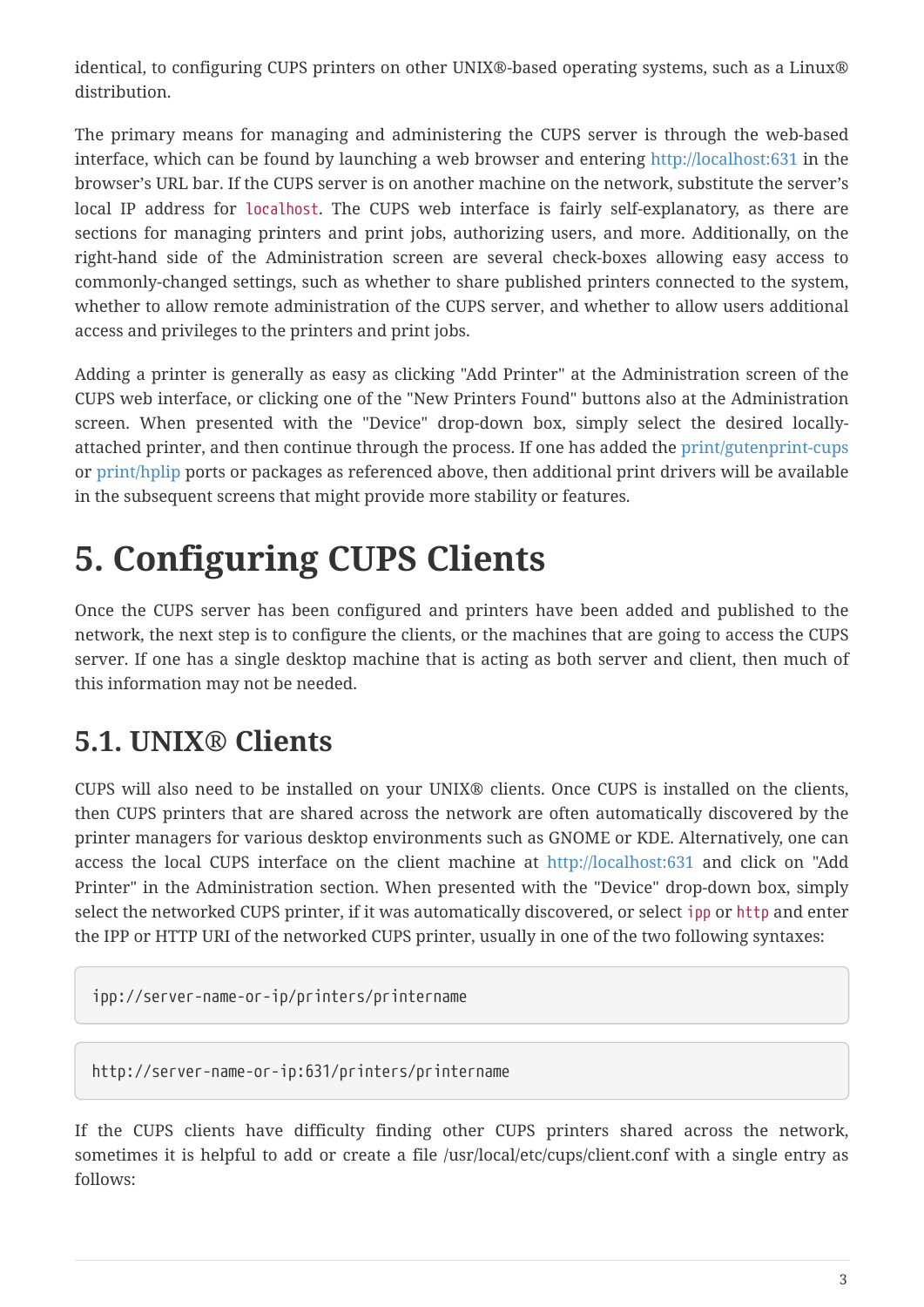In this case, *server-ip* would be replaced by the local IP address of the CUPS server on the network.

#### **5.2. Windows® Clients**

Versions of Windows® prior to XP did not have the capability to natively network with IPP-based printers. However, Windows® XP and later versions do have this capability. Therefore, to add a CUPS printer in these versions of Windows® is quite easy. Generally, the Windows® administrator will run the Windows® Add Printer wizard, select Network Printer and then enter the URI in the following syntax:

```
http://server-name-or-ip:631/printers/printername
```
If one has an older version of Windows® without native IPP printing support, then the general means of connecting to a CUPS printer is to use [net/samba413](https://cgit.freebsd.org/ports/tree/net/samba413/pkg-descr) and CUPS together, which is a topic outside the scope of this chapter.

#### <span id="page-3-0"></span>**6. CUPS Troubleshooting**

Difficulties with CUPS often lies in permissions. First, double check the [devfs\(8\)](https://www.freebsd.org/cgi/man.cgi?query=devfs&sektion=8&format=html) permissions as outlined above. Next, check the actual permissions of the devices created in the file system. It is also helpful to make sure your user is a member of the cups group. If the permissions check boxes in the Administration section of the CUPS web interface do not seem to be working, another fix might be to manually backup the main CUPS configuration file located at /usr/local/etc/cups/cupsd.conf and edit the various configuration options and try different combinations of configuration options. One sample /usr/local/etc/cups/cupsd.conf to test is listed below. Please note that this sample cupsd.conf sacrifices security for easier configuration; once the administrator successfully connects to the CUPS server and configures the clients, it is advisable to revisit this configuration file and begin locking down access.

```
# Log general information in error_log - change "info" to "debug" for
# troubleshooting...
LogLevel info
# Administrator user group...
SystemGroup wheel
# Listen for connections on Port 631.
Port 631
#Listen localhost:631
Listen /var/run/cups.sock
# Show shared printers on the local network.
Browsing On
```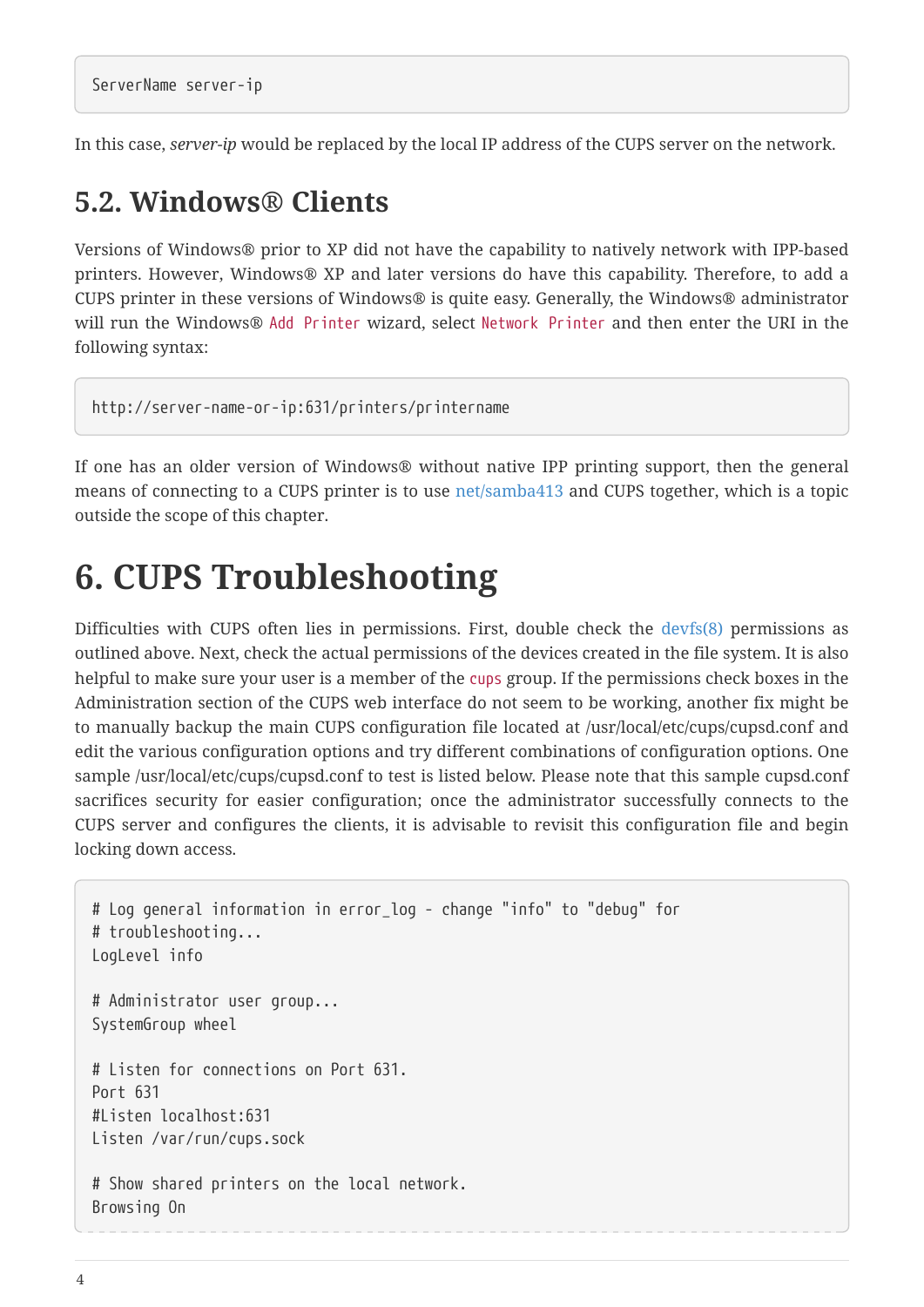BrowseOrder allow,deny #BrowseAllow @LOCAL BrowseAllow 192.168.1.\* # change to local LAN settings BrowseAddress 192.168.1.\* # change to local LAN settings # Default authentication type, when authentication is required... DefaultAuthType Basic DefaultEncryption Never # comment this line to allow encryption # Allow access to the server from any machine on the LAN <Location /> Order allow,deny #Allow localhost Allow 192.168.1.\* # change to local LAN settings </Location> # Allow access to the admin pages from any machine on the LAN <Location /admin> #Encryption Required Order allow,deny #Allow localhost Allow 192.168.1.\* # change to local LAN settings </Location> # Allow access to configuration files from any machine on the LAN <Location /admin/conf> AuthType Basic Require user @SYSTEM Order allow,deny #Allow localhost Allow 192.168.1.\* # change to local LAN settings </Location> # Set the default printer/job policies... <Policy default> # Job-related operations must be done by the owner or an administrator... <Limit Send-Document Send-URI Hold-Job Release-Job Restart-Job Purge-Jobs \ Set-Job-Attributes Create-Job-Subscription Renew-Subscription Cancel-Subscription \ Get-Notifications Reprocess-Job Cancel-Current-Job Suspend-Current-Job Resume-Job \ CUPS-Move-Job> Require user @OWNER @SYSTEM Order deny,allow  $\langle$ / $\rangle$  imit $>$  # All administration operations require an administrator to authenticate... <Limit Pause-Printer Resume-Printer Set-Printer-Attributes Enable-Printer \ Disable-Printer Pause-Printer-After-Current-Job Hold-New-Jobs Release-Held-New-Jobs \ Deactivate-Printer Activate-Printer Restart-Printer Shutdown-Printer Startup-Printer \ Promote-Job Schedule-Job-After CUPS-Add-Printer CUPS-Delete-Printer CUPS-Add-Class \ CUPS-Delete-Class CUPS-Accept-Jobs CUPS-Reject-Jobs CUPS-Set-Default> AuthType Basic